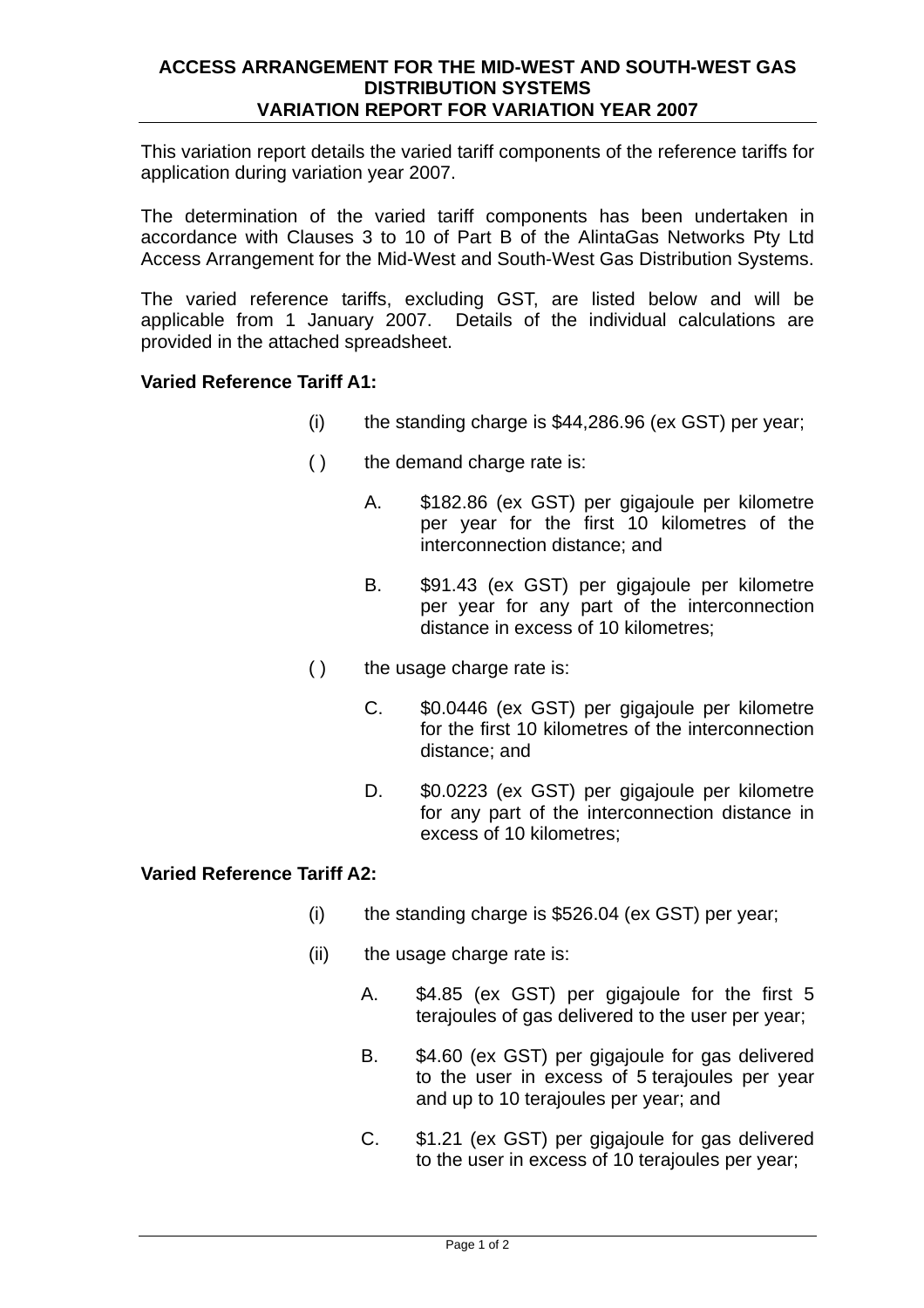# **Varied Reference Tariff B1:**

- (ii) the standing charge is \$526.04 (ex GST) per year;
- (iv) the usage charge rate is:
	- A. \$4.85 (ex GST) per gigajoule for the first 5 terajoules of gas delivered to the user per year;
	- B. \$4.60 (ex GST) per gigatioule for gas delivered to the user in excess of 5 terajoules per year and up to 10 terajoules per year; and

# **Varied Reference Tariff B2:**

- (i) the standing charge is \$210.39 (ex GST) per year; and
- (ii) the usage charge rate is:
	- A. \$5.36 (ex GST) per gigajoule for the first 100 gigajoules of gas delivered to the user per year; and
	- B. \$4.84 (ex GST) per gigajoule for gas delivered to the user in excess of 100 gigajoules per year;

### **Varied Reference Tariff B3:**

- (i) the standing charge is \$26.82 (ex GST) per year; and
- (ii) the usage charge rate is:
	- A. \$8.99 (ex GST) per gigajoule for the first 15 gigajoules of gas delivered to the user per year;
	- B. \$5.69 (ex GST) per gigajoule for gas delivered to the user in excess of 15 gigajoules per year and up to 45 gigajoules per year; and
	- C. \$3.86 (ex GST) per gigajoule for gas delivered to the user in excess of 45 gigajoules per year;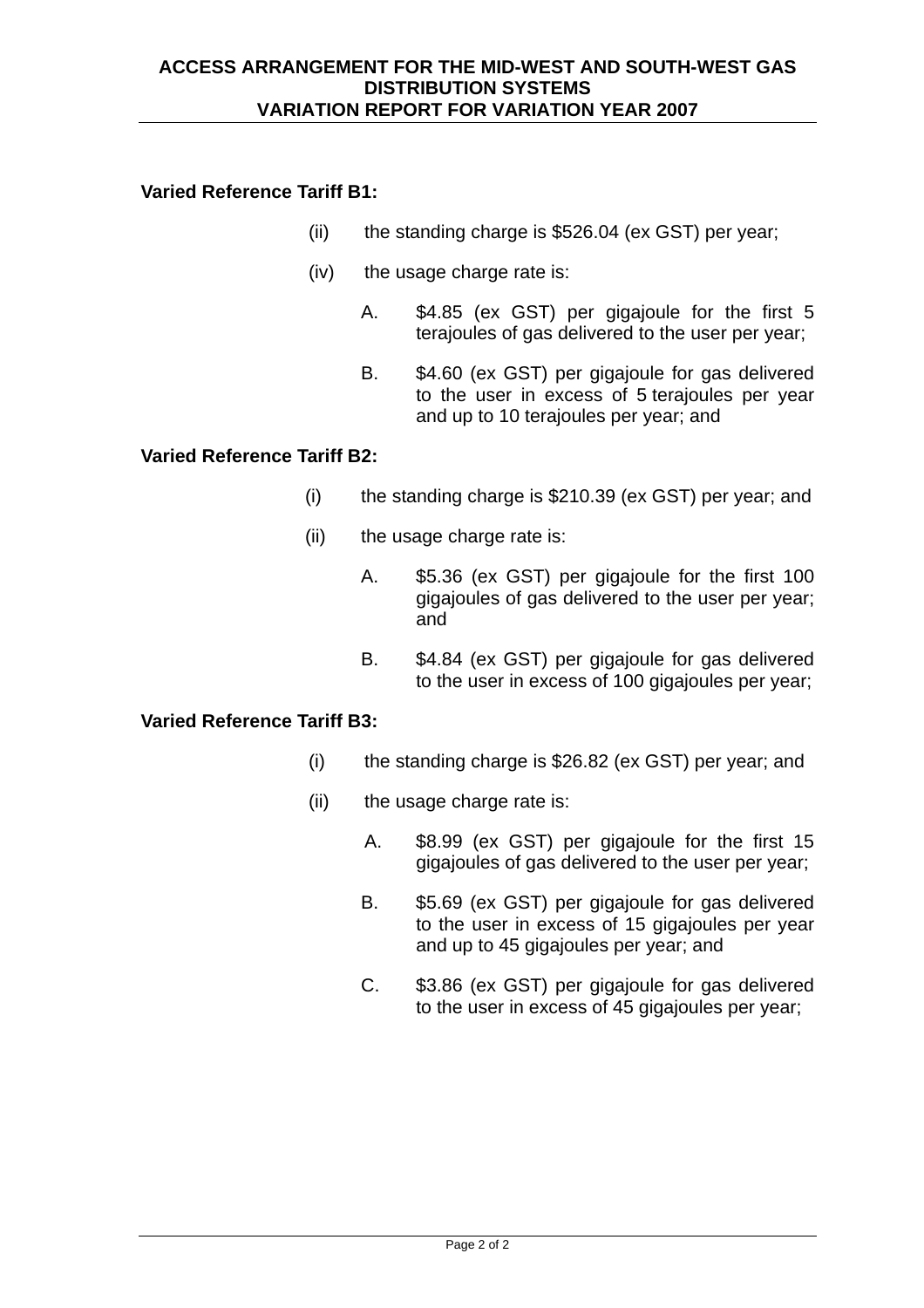# **Distribution Tariff Approval - AGN**

### **Existing Distribution Tariffs**

| <b>Tariff Category</b> | <b>Tariff Component</b> | $P_{t-1}$   | $Q_{t-2}$  | $P_{t-1} * Q_{t-2}$ | Proposed<br>Increase/decrease |
|------------------------|-------------------------|-------------|------------|---------------------|-------------------------------|
| <b>Tariff A1</b>       | <b>Fixed Charge</b>     | 44,734.3000 | 41         | 1,834,106           | $-1.00%$                      |
| <b>Tariff A1</b>       | First 10 km's           | 0.04502     | 23,925,807 | 1,077,140           | $-1.00%$                      |
| <b>Tariff A1</b>       | $>10$ km's              | 0.02249     | 9,418,955  | 211,832             | $-1.00%$                      |
| <b>Tariff A1</b>       | Demand1 $(< 10)$        | 184.7100    | 12,716     | 2,348,712           | $-1.00%$                      |
| <b>Tariff A1</b>       | Demand $2$ $(>10)$      | 92.3500     | 4,234      | 391,036             | $-1.00%$                      |
| <b>Tariff A2</b>       | <b>Fixed Charge</b>     | 508.1800    | 79         | 40,146              | 3.52%                         |
| <b>Tariff A2</b>       | First 5 TJ              | 4.6900      | 426,983    | 2,002,550           | 3.52%                         |
| <b>Tariff A2</b>       | $> 5$ TJ's $< 10$ TJ's  | 4.4500      | 392,530    | 1,746,758           | 3.52%                         |
| <b>Tariff A2</b>       | $>10$ TJ's              | 1.1700      | 1,054,767  | 1,234,078           | 3.52%                         |
| <b>Tariff B1</b>       | <b>Fixed Charge</b>     | 508.18      | 1,074      | 545,785             | 3.52%                         |
| <b>Tariff B1</b>       | First 5 TJ              | 4.69        | 1,439,439  | 6,750,967           | 3.52%                         |
| <b>Tariff B1</b>       | $> 5$ TJ's              | 4.4500      | 269,777    | 1,200,510           | 3.52%                         |
| <b>Tariff B2</b>       | <b>Fixed Charge</b>     | 203.2500    | 6,553      | 1,331,897           | 3.52%                         |
| <b>Tariff B2</b>       | First 100 GJ's          | 5.1800      | 330,541    | 1,712,202           | 3.52%                         |
| <b>Tariff B2</b>       | $> 100$ GJ's            | 4.6800      | 716,399    | 3,352,748           | 3.52%                         |
| <b>Tariff B3</b>       | <b>Fixed Charge</b>     | 25.9100     | 513,580    | 13,306,858          | 3.52%                         |
| <b>Tariff B3</b>       | First 15 GJ's           | 8.6900      | 5,669,045  | 49,263,997          | 3.52%                         |
| <b>Tariff B3</b>       | $> 15$ GJ's < 45 GJ's   | 6.0700      | 3,418,605  | 20,750,931          | $-6.27%$                      |
| <b>Tariff B3</b>       | $>45$ GJ's              | 3.7300      | 1,077,876  | 4,020,478           | 3.52%                         |
| <b>Tariff A1N</b>      | <b>Total GJ's</b>       |             |            |                     |                               |
| <b>Tariff A2N</b>      | Total GJ's              |             |            |                     |                               |
| <b>Tariff B1N</b>      | <b>Total GJ's</b>       |             |            |                     |                               |
| <b>Tariff B2N</b>      | Total GJ's              |             |            |                     |                               |
| <b>Tariff B3N</b>      | <b>Total GJ's</b>       |             |            |                     |                               |

 **113,122,730**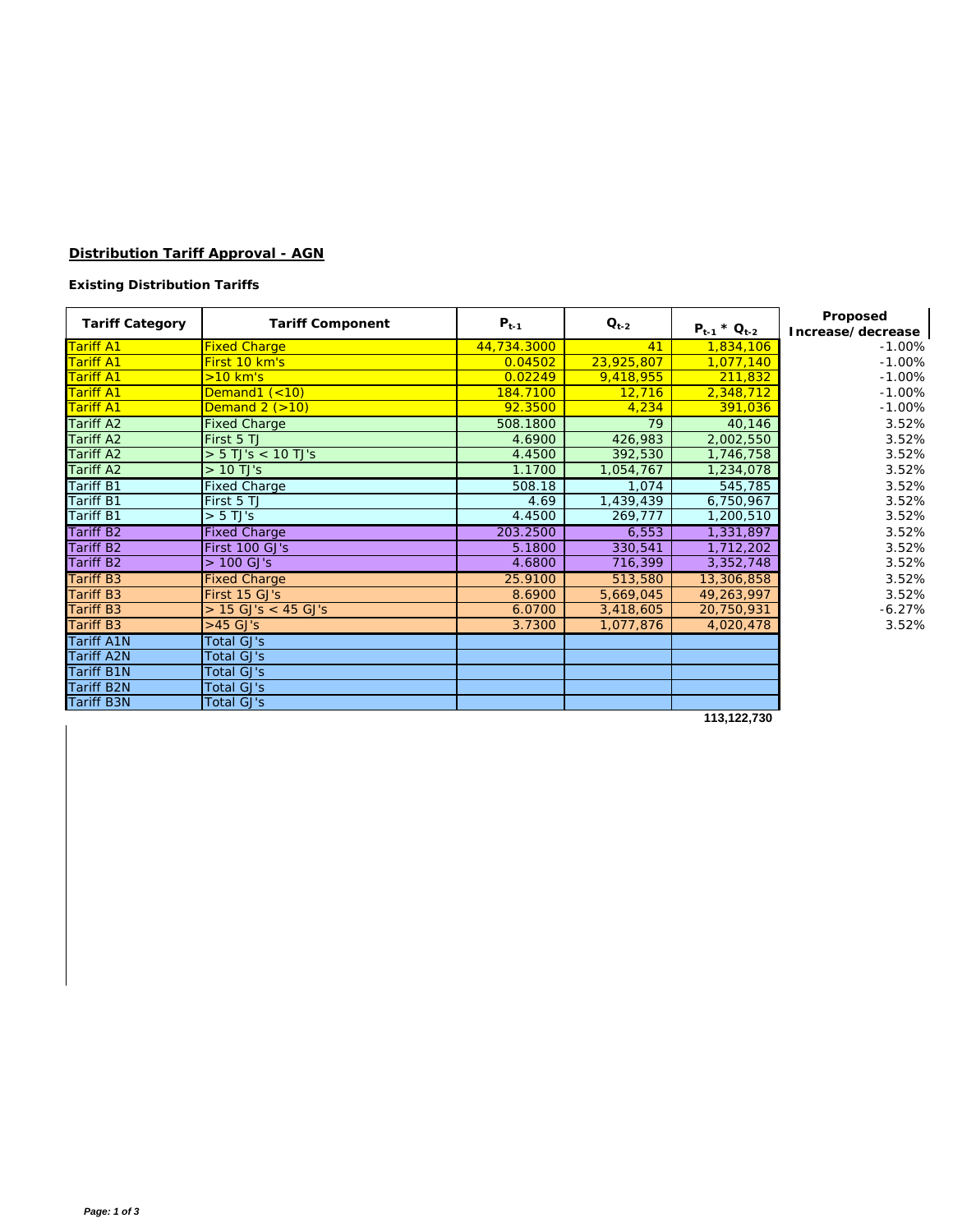# **Distribution Tariff Approval - AGN**

| Bt = (Sumof $P_t * Q_{t-2}$ )/(Sumof $P_{t-1} * Q_{t-2}$ )<br>Sumof $P_1 * Q_{1,2}$<br>114,755,923<br>Sumof $P_{t-1}$ * $Q_{t-2}$<br>113, 122, 730<br>Bt:<br>101.4437%<br>RHS:<br>101.4863% \$<br>48,107<br>Y<br>2.0000%<br><b>Tariff Component</b><br>103.5160%<br>$Bt \leq RHS$ :<br>Price Control - OK<br>$RHS = (SepCPI_{t-1}/SepCPI_{t-2})(1-X)(1+R_t)$<br>$SepCPI_{t-1}$ :<br>155.70<br>$SepCPI_{t-2}$ :<br>149.80<br>0.039385848<br>$X_t$ :<br>2.240%<br>$R_t$ :<br>$-0.122%$<br>RHS:<br>101.4863%<br>$R_t =$ {1+[Drct-1 * (1+WACC)]/Rev <sub>t</sub> }/{1+[Drct-2 * (1+WACC)]/Revt-1}-1<br>$Drc_{t-1}$ :<br>181,514<br>\$112,490,000<br>$Rev_t$ :<br>WACC:<br>6.78%<br>309,469<br>$DrC_{t-2}$ :<br>\$112,096,000<br>$\mathsf{Rev}_{t-1}:$<br>$R_t$ :<br>$-0.122%$<br>$Drc_{t-1}$ = ((SepCPI <sub>2004</sub> /SepCPI <sub>t-1</sub> ) * Arc <sub>t-1</sub> ) - Frc <sub>t-1</sub><br>SepCPI <sub>2004</sub><br>145.40<br>SepCPI <sub>t-1</sub><br>155.70<br>$Arct-1$<br>\$<br>987,864<br>\$<br>$Frc_{t-1}$<br>741,000<br>$Drc_{t-2} = ((SepCPI_{2004}/SepCPI_{t-2}) * Arc_{t-2}) - Frc_{t-2}$<br>SepCPI <sub>2004</sub><br>145.40<br>$SepCPIt-2$<br>149.8<br>$Arct-2$<br>\$<br>1,081,227<br>\$<br>$Frc_{t-2}$<br>740,000 | PRICE CONTROL FORMULA |  |  |  |
|---------------------------------------------------------------------------------------------------------------------------------------------------------------------------------------------------------------------------------------------------------------------------------------------------------------------------------------------------------------------------------------------------------------------------------------------------------------------------------------------------------------------------------------------------------------------------------------------------------------------------------------------------------------------------------------------------------------------------------------------------------------------------------------------------------------------------------------------------------------------------------------------------------------------------------------------------------------------------------------------------------------------------------------------------------------------------------------------------------------------------------------------------------------------------------------------------------------------------------|-----------------------|--|--|--|
|                                                                                                                                                                                                                                                                                                                                                                                                                                                                                                                                                                                                                                                                                                                                                                                                                                                                                                                                                                                                                                                                                                                                                                                                                                 |                       |  |  |  |
|                                                                                                                                                                                                                                                                                                                                                                                                                                                                                                                                                                                                                                                                                                                                                                                                                                                                                                                                                                                                                                                                                                                                                                                                                                 |                       |  |  |  |
|                                                                                                                                                                                                                                                                                                                                                                                                                                                                                                                                                                                                                                                                                                                                                                                                                                                                                                                                                                                                                                                                                                                                                                                                                                 |                       |  |  |  |
|                                                                                                                                                                                                                                                                                                                                                                                                                                                                                                                                                                                                                                                                                                                                                                                                                                                                                                                                                                                                                                                                                                                                                                                                                                 |                       |  |  |  |
|                                                                                                                                                                                                                                                                                                                                                                                                                                                                                                                                                                                                                                                                                                                                                                                                                                                                                                                                                                                                                                                                                                                                                                                                                                 |                       |  |  |  |
|                                                                                                                                                                                                                                                                                                                                                                                                                                                                                                                                                                                                                                                                                                                                                                                                                                                                                                                                                                                                                                                                                                                                                                                                                                 |                       |  |  |  |
|                                                                                                                                                                                                                                                                                                                                                                                                                                                                                                                                                                                                                                                                                                                                                                                                                                                                                                                                                                                                                                                                                                                                                                                                                                 |                       |  |  |  |
|                                                                                                                                                                                                                                                                                                                                                                                                                                                                                                                                                                                                                                                                                                                                                                                                                                                                                                                                                                                                                                                                                                                                                                                                                                 |                       |  |  |  |
|                                                                                                                                                                                                                                                                                                                                                                                                                                                                                                                                                                                                                                                                                                                                                                                                                                                                                                                                                                                                                                                                                                                                                                                                                                 |                       |  |  |  |
|                                                                                                                                                                                                                                                                                                                                                                                                                                                                                                                                                                                                                                                                                                                                                                                                                                                                                                                                                                                                                                                                                                                                                                                                                                 |                       |  |  |  |
|                                                                                                                                                                                                                                                                                                                                                                                                                                                                                                                                                                                                                                                                                                                                                                                                                                                                                                                                                                                                                                                                                                                                                                                                                                 |                       |  |  |  |
|                                                                                                                                                                                                                                                                                                                                                                                                                                                                                                                                                                                                                                                                                                                                                                                                                                                                                                                                                                                                                                                                                                                                                                                                                                 |                       |  |  |  |
|                                                                                                                                                                                                                                                                                                                                                                                                                                                                                                                                                                                                                                                                                                                                                                                                                                                                                                                                                                                                                                                                                                                                                                                                                                 |                       |  |  |  |
|                                                                                                                                                                                                                                                                                                                                                                                                                                                                                                                                                                                                                                                                                                                                                                                                                                                                                                                                                                                                                                                                                                                                                                                                                                 |                       |  |  |  |
|                                                                                                                                                                                                                                                                                                                                                                                                                                                                                                                                                                                                                                                                                                                                                                                                                                                                                                                                                                                                                                                                                                                                                                                                                                 |                       |  |  |  |
|                                                                                                                                                                                                                                                                                                                                                                                                                                                                                                                                                                                                                                                                                                                                                                                                                                                                                                                                                                                                                                                                                                                                                                                                                                 |                       |  |  |  |
|                                                                                                                                                                                                                                                                                                                                                                                                                                                                                                                                                                                                                                                                                                                                                                                                                                                                                                                                                                                                                                                                                                                                                                                                                                 |                       |  |  |  |
|                                                                                                                                                                                                                                                                                                                                                                                                                                                                                                                                                                                                                                                                                                                                                                                                                                                                                                                                                                                                                                                                                                                                                                                                                                 |                       |  |  |  |
|                                                                                                                                                                                                                                                                                                                                                                                                                                                                                                                                                                                                                                                                                                                                                                                                                                                                                                                                                                                                                                                                                                                                                                                                                                 |                       |  |  |  |
|                                                                                                                                                                                                                                                                                                                                                                                                                                                                                                                                                                                                                                                                                                                                                                                                                                                                                                                                                                                                                                                                                                                                                                                                                                 |                       |  |  |  |
|                                                                                                                                                                                                                                                                                                                                                                                                                                                                                                                                                                                                                                                                                                                                                                                                                                                                                                                                                                                                                                                                                                                                                                                                                                 |                       |  |  |  |
|                                                                                                                                                                                                                                                                                                                                                                                                                                                                                                                                                                                                                                                                                                                                                                                                                                                                                                                                                                                                                                                                                                                                                                                                                                 |                       |  |  |  |
|                                                                                                                                                                                                                                                                                                                                                                                                                                                                                                                                                                                                                                                                                                                                                                                                                                                                                                                                                                                                                                                                                                                                                                                                                                 |                       |  |  |  |
|                                                                                                                                                                                                                                                                                                                                                                                                                                                                                                                                                                                                                                                                                                                                                                                                                                                                                                                                                                                                                                                                                                                                                                                                                                 |                       |  |  |  |
|                                                                                                                                                                                                                                                                                                                                                                                                                                                                                                                                                                                                                                                                                                                                                                                                                                                                                                                                                                                                                                                                                                                                                                                                                                 |                       |  |  |  |
|                                                                                                                                                                                                                                                                                                                                                                                                                                                                                                                                                                                                                                                                                                                                                                                                                                                                                                                                                                                                                                                                                                                                                                                                                                 |                       |  |  |  |
|                                                                                                                                                                                                                                                                                                                                                                                                                                                                                                                                                                                                                                                                                                                                                                                                                                                                                                                                                                                                                                                                                                                                                                                                                                 |                       |  |  |  |
|                                                                                                                                                                                                                                                                                                                                                                                                                                                                                                                                                                                                                                                                                                                                                                                                                                                                                                                                                                                                                                                                                                                                                                                                                                 |                       |  |  |  |
|                                                                                                                                                                                                                                                                                                                                                                                                                                                                                                                                                                                                                                                                                                                                                                                                                                                                                                                                                                                                                                                                                                                                                                                                                                 |                       |  |  |  |
|                                                                                                                                                                                                                                                                                                                                                                                                                                                                                                                                                                                                                                                                                                                                                                                                                                                                                                                                                                                                                                                                                                                                                                                                                                 |                       |  |  |  |
|                                                                                                                                                                                                                                                                                                                                                                                                                                                                                                                                                                                                                                                                                                                                                                                                                                                                                                                                                                                                                                                                                                                                                                                                                                 |                       |  |  |  |
|                                                                                                                                                                                                                                                                                                                                                                                                                                                                                                                                                                                                                                                                                                                                                                                                                                                                                                                                                                                                                                                                                                                                                                                                                                 |                       |  |  |  |
|                                                                                                                                                                                                                                                                                                                                                                                                                                                                                                                                                                                                                                                                                                                                                                                                                                                                                                                                                                                                                                                                                                                                                                                                                                 |                       |  |  |  |